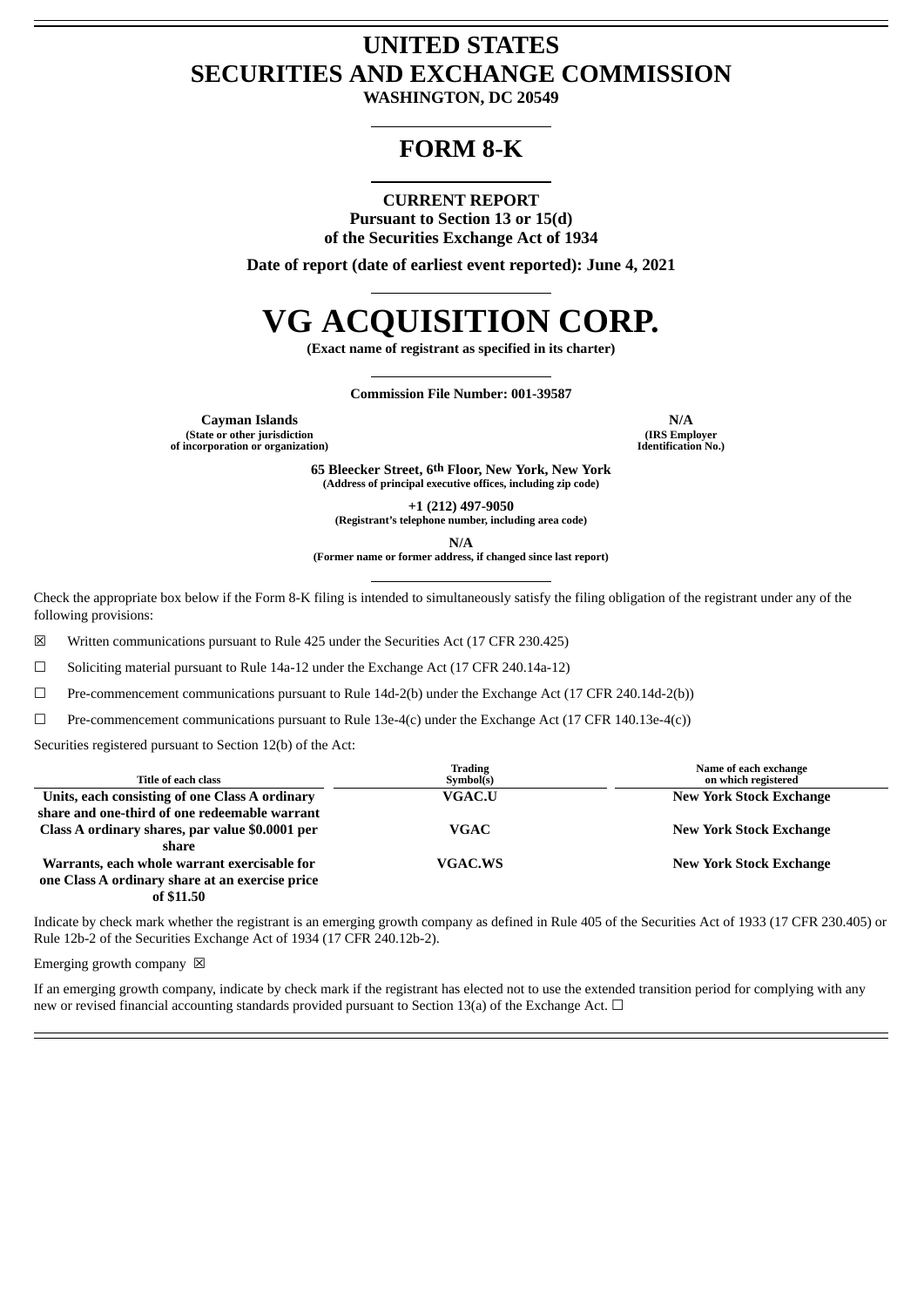#### **Item 8.01 Other Events.**

On March 26, 2021, VG Acquisition Corp., a Cayman Islands exempted company (the "Company" or "VGAC"), filed a registration statement on Form S-4 (File No. 333-254772) (as amended on May 5, 2021 and May 13, 2021, the "Registration Statement") in connection with the Company's proposed business combination with 23andMe, Inc., a Delaware corporation ("23andMe") pursuant to that certain Agreement and Plan of Merger, dated as of February 4, 2021, as amended February 13, 2021 and March 14, 2021 (as may be amended, supplemented, or otherwise modified from time to time, the "Merger Agreement"), by and among VGAC, Chrome Merger Sub, Inc., a Delaware corporation and wholly owned direct subsidiary of VGAC ("Merger Sub"), and 23andMe. On March 25, 2021, the Registration Statement was declared effective by the Securities and Exchange Commission (the "SEC") and the Company filed a Definitive Proxy Statement/Consent Solicitation Statement/Prospectus relating to the Company's extraordinary general meeting of shareholders scheduled to be held on June 10, 2021 (the "Definitive Proxy Statement") to, among other things, obtain the approvals required for the merger and the other transactions and ancillary agreements contemplated by the Merger Agreement.

As disclosed in the Registration Statement, a complaint has been filed against the Company in the Supreme Court of the State of New York, captioned, *DeStefano v. VG Acquisition Corp., et al.*, (the "Complaint"). The Complaint names VGAC and members of the board of directors of VGAC (the "VGAC Board") as defendants. The Complaint alleges breaches of fiduciary duties by members of the VGAC Board and aiding and abetting the VGAC Board's breaches of fiduciary duties by VGAC. The Complaint also alleges that the Registration Statement is materially deficient and omits and/or misrepresents material information. The Company has also received similar demands from other purported shareholders of the Company, containing similar allegations.

The defendants and the VGAC Board deny that they have violated any laws or breached any duties to the Company's shareholders and believe that the claims asserted in these lawsuits are without merit. The Company believes that the Definitive Proxy Statement contains all material information required to be disclosed and that no supplemental disclosure is required to the Definitive Proxy Statement under any applicable law, rule or regulation. Nevertheless, since the outcome of these lawsuits and shareholder demands is uncertain, cannot be predicted with any certainty and may cause delays to the closing of the merger, and to eliminate the burden and expense of litigation, the Company has decided to make the following supplemental disclosures. Nothing in this Form 8-K shall be deemed an admission of the legal necessity or materiality under applicable laws of any of the disclosures set forth herein.

#### *SUPPLEMENT TO DEFINITIVE PROXY STATEMENT*

This supplemental information should be read in conjunction with the Definitive Proxy Statement, which should be read in its entirety. Page references in the below disclosures are to pages in the Definitive Proxy Statement, and defined terms used but not defined herein have the megnings set forth in the Definitive Proxy Statement. To the extent the following information differs from or conflicts with the information contained in the Definitive Proxy Statement, the information set forth below shall be deemed to supersede the respective information in the Definitive Proxy Statement. The Company denies any alleged violations of law or any legal or equitable duty. Without admitting in any way that the disclosures below are material or otherwise required by law, the Company makes the following supplemental disclosure solely for the purpose of mooting any alleged disclosure issues asserted in *the Complaint.*

#### The following underlined language supplements the paragraph of text on page xiv of the Definitive Proxy Statement under the heading "How **will the combined company be managed following the Business Combination?":**

Following the Closing, it is expected that the current management of 23andMe will become the management of New 23andMe, and the New 23andMe Board will consist of seven directors. If the Director Election Proposal is approved, the New 23andMe Board will consist of Roelof Botha, Patrick Chung, Richard Scheller, Neal Mohan, Peter Taylor, Anne Wojcicki, and Evan Lovell. Except for Mr. Lovell, no person affiliated with VGAC will serve as a director or officer of New 23andMe. Please see the section entitled "Management of New 23andMe Following the Business Combination" and "Director Election Proposal" for further information.

1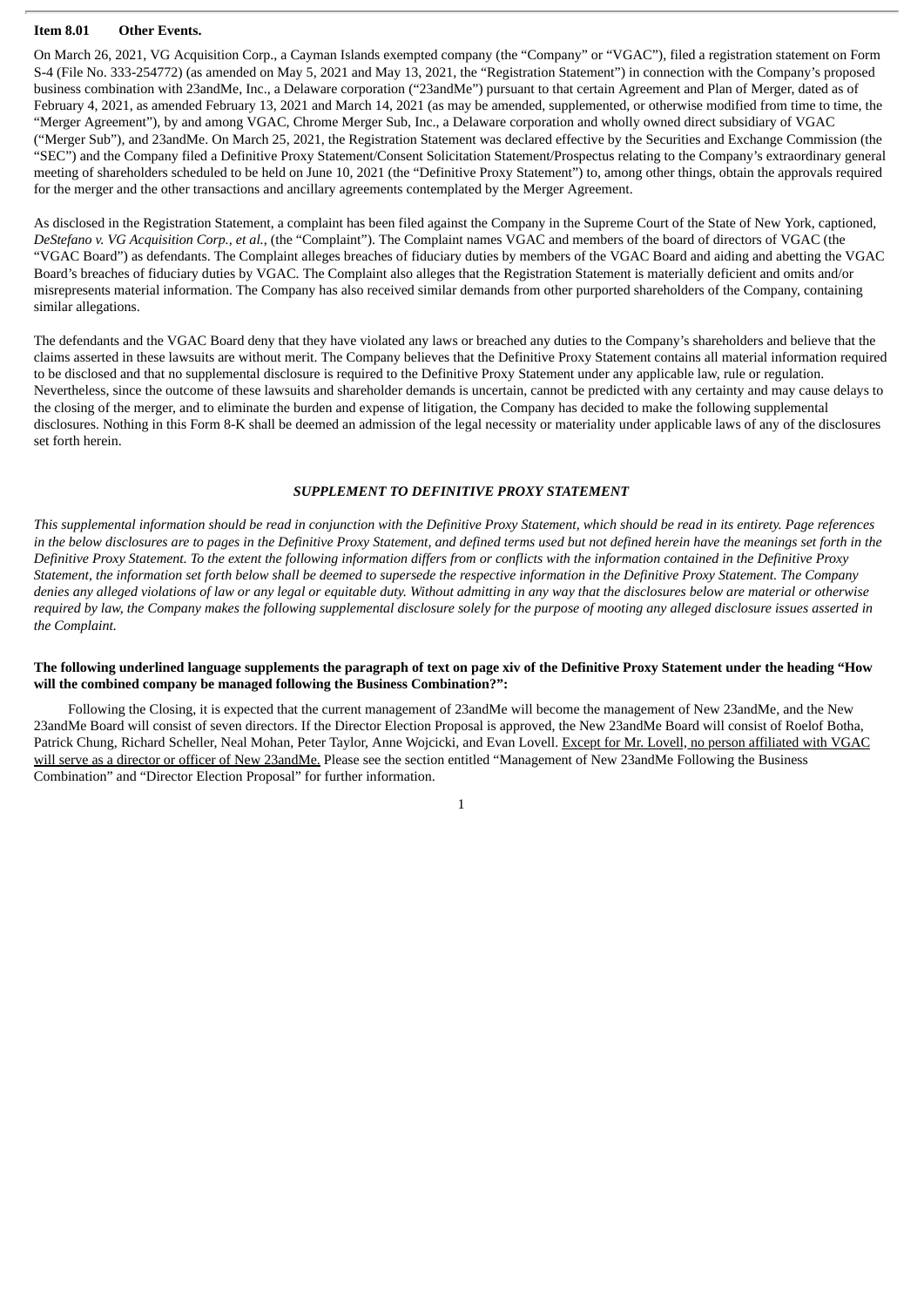#### The following underlined language supplements the first paragraph of text on page 109 of the Definitive Proxy Statement under the heading **"Satisfaction of 80% Test":**

It is a requirement under the Existing Governing Documents that any business acquired by VGAC have a fair market value equal to at least 80% of the balance of the funds in the trust account at the time of the execution of a definitive agreement for an initial business combination. Based on the financial analysis of 23andMe generally used to approve the transaction, the VGAC Board determined that this requirement was met. For illustrative purposes, on March 31, 2021, funds in the trust account totaled approximately \$508,731,890, and 80% thereof represents approximately \$406,985,512. In reaching its conclusion that the Business Combination meets the 80% asset test, the VGAC board looked at the implied equity value of \$3.6 billion. The VGAC Board determined that the consideration being paid in the Business Combination, which amount was negotiated at arms-length, was in the best interests of VGAC and VGAC shareholders and appropriately reflected 23andMe's value. In reaching this determination, the VGAC Board concluded that it was appropriate to base such valuation in part on qualitative factors such as management strength and depth, competitive positioning, customer relationships, and technical skills, as well as quantitative factors such as 23andMe's historical growth rate and its potential for future growth in revenue and profits. The VGAC Board believes that the financial skills and background of its members qualify it to conclude that the business combination with 23andMe met this requirement.

#### The following underlined language supplements the paragraph of text on page 282 of the Definitive Proxy Statement under the heading **"Executive Officers, Significant Employees, and Directors After the Business Combination":**

Upon the consummation of the Business Combination, the business and affairs of New 23andMe will be managed by or under the New 23andMe Board. Except for Mr. Lovell, no person affiliated with VGAC will serve as a director or officer of New 23andMe. The directors, executive officers, and significant employees of New 23andMe upon consummation of the Business Combination will include the following:

#### **Forward Looking Statements**

This communication contains certain "forward-looking statements" including statements regarding the Company's ability to timely prepare and file the Quarterly Report. The words "anticipate," "believe," "continue," "could," "estimate," "expect," "intends," "may," "might," "plan," "possible," "potential," "predict," "project," "should," "would," and similar expressions may identify forward-looking statements, but the absence of these words does not mean that a statement is not forward-looking. The forward-looking statements contained herein are based on the Company's current expectations and beliefs concerning future developments and their potential effects, but there can be no assurance that these will be as anticipated. These forward-looking statements involve a number of risks, uncertainties (some of which are beyond the control of the Company), or other assumptions that may cause actual results or performance to be materially different from those expressed or implied by these forward-looking statements. These factors include, among others: the inability to complete the business combination, including due to the failure to receive required security holder approvals, or the failure of other closing conditions. Except as required by law, the Company does not undertake any obligation to update or revise any forwardlooking statements whether as a result of new information, future events, or otherwise.

#### **Additional Information About the Proposed Business Combination and Where To Find It**

VGAC has filed with the Securities and Exchange Commission (the "SEC") a Registration Statement on Form S-4, as amended (the "Form S-4"), which included the definitive proxy statement of VGAC, a prospectus, and 23andMe's consent solicitation statement. The Form S-4 was declared effective on May 14, 2021. The definitive proxy statement/consent solicitation statement/prospectus and other proxy materials were mailed to VGAC's shareholders of record as of the close of business on May 5, 2021. Shareholders of VGAC and other interested persons are advised to read the Form S-4, the definitive proxy statement/consent solicitation statement/prospectus included in the Form S-4, and documents incorporated by reference therein filed in connection with the proposed business combination because these documents contain important information about VGAC, 23andMe, and the business combination. Shareholders will also be able to obtain copies of the Form S-4 and the proxy statement/consent solicitation statement/prospectus, without charge, by directing a request to: VG Acquisition Corp. 65 Bleecker Street, 6th Floor, New York NY 10012. These documents and VGAC's annual and other reports filed with the SEC can also be obtained, without charge, at the SEC's internet site (https://sec.report).

 $\overline{2}$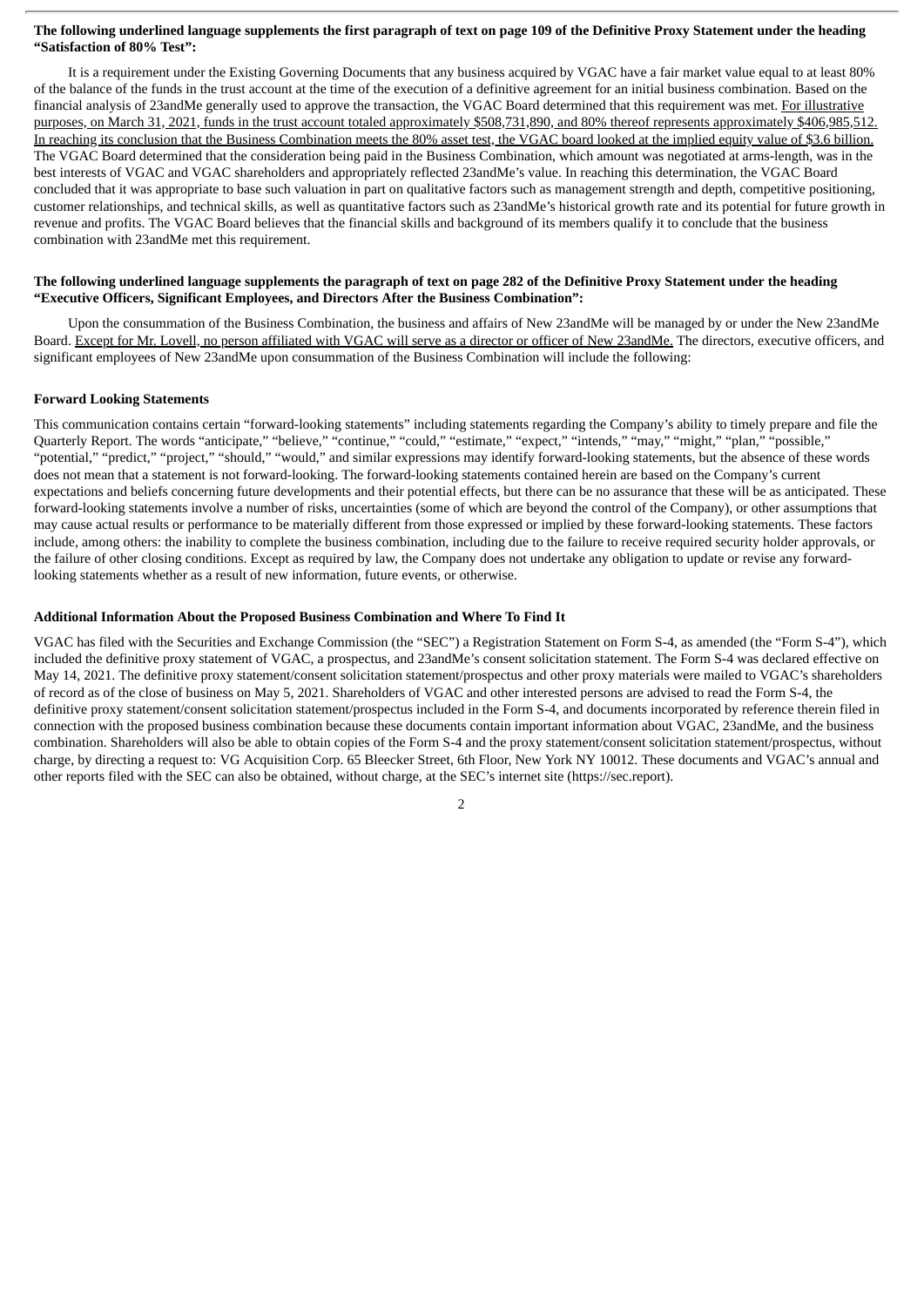#### **Participants in the Solicitation**

VGAC, 23andMe and certain of their respective directors, executive officers and other members of management and employees may, under SEC rules, be deemed to be participants in the solicitations of proxies from VGAC's shareholders in connection with the proposed business combination. Information regarding the persons who may, under SEC rules, be deemed participants in the solicitation of VGAC's shareholders in connection with the proposed business combination is set forth in the Form S-4. You can find more information about VGAC's directors and executive officers in VGAC's final prospectus dated August 7, 2019 and filed with the SEC on August 9, 2019. Additional information regarding the participants is in the Definitive Proxy Statement and a description of their direct and indirect interests is included in the Definitive Proxy Statement. Shareholders, potential investors and other interested persons should read the Definitive Proxy Statement carefully before making any voting or investment decisions. You may obtain free copies of these documents from the sources indicated above.

#### **No Offer or Solicitation**

This Current Report does not constitute an offer to sell or the solicitation of an offer to buy any securities, or a solicitation of any vote or approval, nor shall there be any sale of securities in any jurisdiction in which such offer, solicitation or sale would be unlawful prior to registration or qualification under the securities laws of any such jurisdiction.